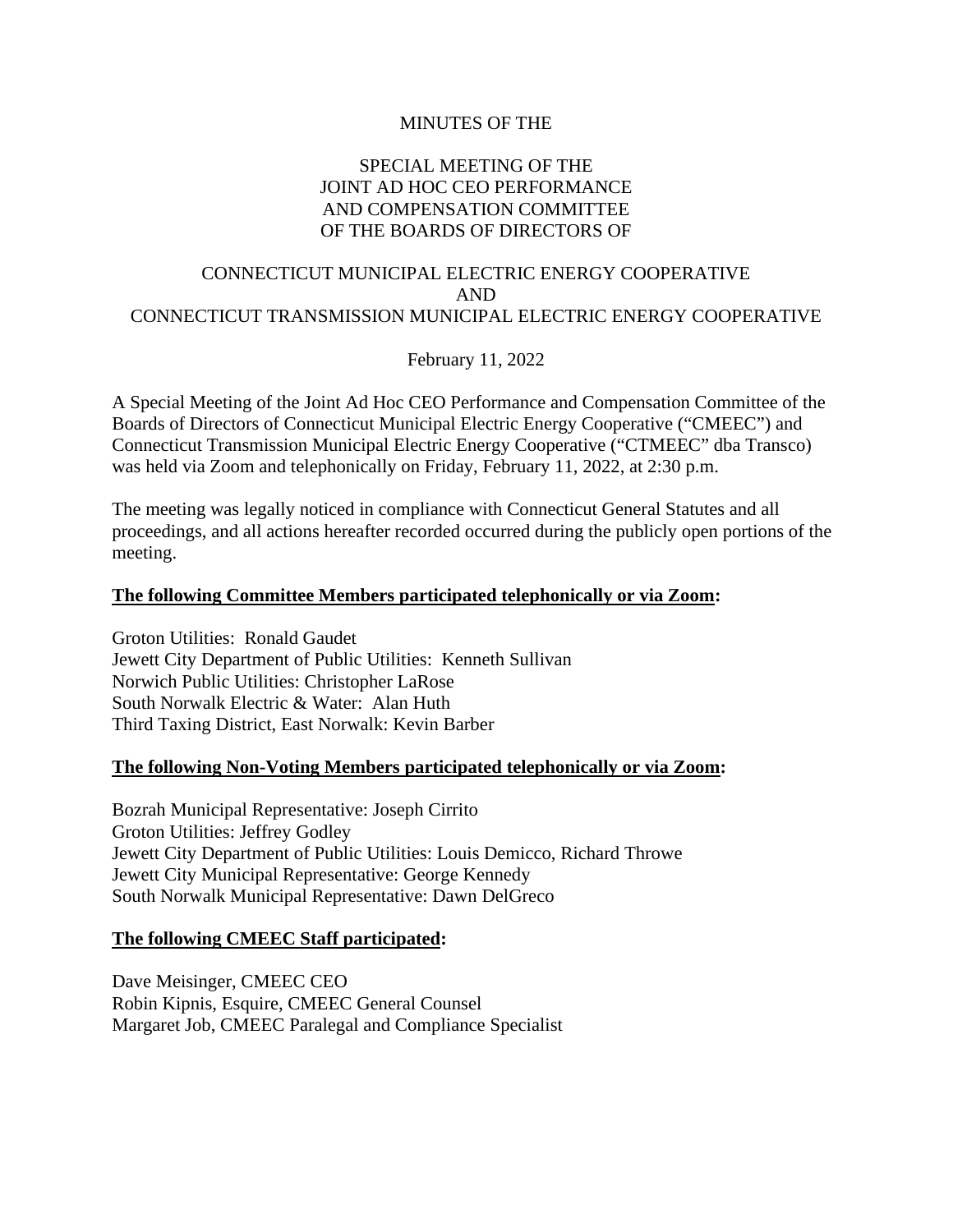# **Others participating telephonically or via Zoom:**

Dave Silverstone, Esquire, Municipal Electric Consumer Advocate

Ms. Job recorded.

Committee Chair Kevin Barber called the meeting to order at 2:31 p.m. noting for the record that today's meeting is being held telephonically and via Zoom. He asked participants to state their names when speaking for clarity of the record.

# **Specific Agenda Item**

### **A Public Comment**

No public comment was made.

### **B Conduct Roll Call**

Ms. Job conducted roll call. Committee Chair Barber confirmed a quorum was present.

# **C Approve the Minutes of the February 1, 2022 Special Meeting of the CMEEC Ad Hoc CEO Performance and Compensation Committee Meeting**

**A motion was made by Committee Member Ronald Gaudet, seconded by Committee Member Kenneth Sullivan to Approve the Minutes of the February 1, 2022 Special Meeting of the CMEEC Ad Hoc CEO Performance and Compensation Committee Meeting.**

**Motion passed unanimously.**

# **D Possible Executive Session to Discuss CEO Performance and Compensation Pursuant to C.G.S. Section 1-200(6)(A)**

Committee Chair Barber stated that the Committee will enter Executive Session to complete their work on this topic.

Mr. Meisinger was provided the opportunity to hold discussion in Public Session, however he agreed that he would leave the meeting at this time and he requested that he be invited back into Executive Session to be provided his performance review and evaluation and to hear the Committee's recommendation with respect to an incentive payment for 2021 performance.

# **A motion was made by Committee Member Gaudet, seconded by Committee Member Christopher LaRose to enter Executive Session.**

**Motion passed unanimously.**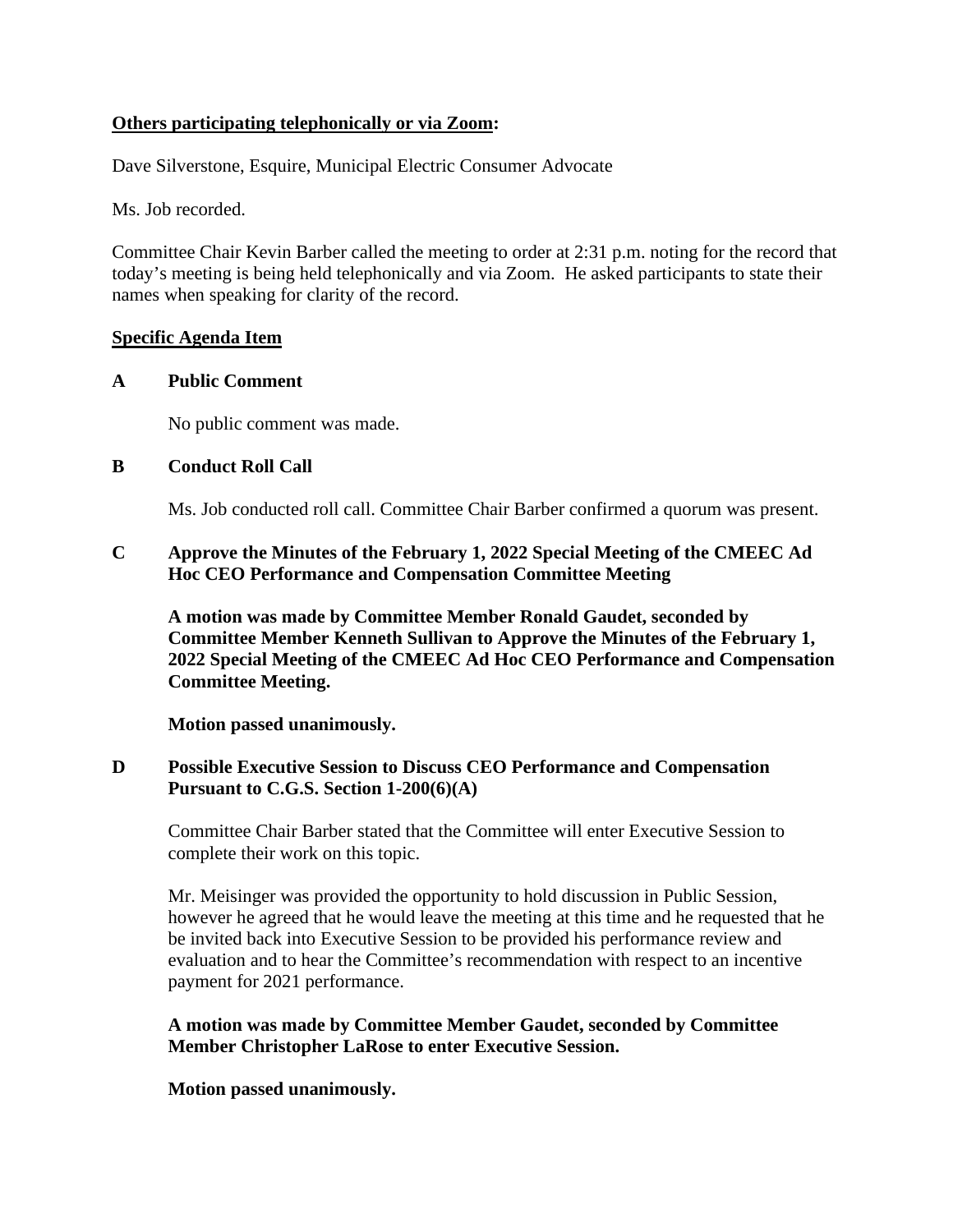**The basis for entering Executive Session is to discuss CEO Performance and Compensation Pursuant to C.G.S. Section 1-200(6)(A). Members of the Committee and non-Committee Board members Joseph Cirrito, Dawn DelGreco, Louis Demicco, Jeffrey Godley, George Kennedy and Richard Throwe as well as CMEEC staff Ms. Job remained.**

**The Committee entered Executive Session at 2:38 p.m. with instructions to return to Public Session upon completion of discussion in Executive Session.**

**Mr. Meisinger was invited back and re-entered Executive Session at 3:10 p.m.**

**The Committee re-entered Public Session at 4:34 p.m.**

# **E Possible Vote to Approve a Recommendation for CEO Incentive Payment for 2021**

Committee Chair Barber explained that the Committee held preliminary discussion in Executive Session which excluded Mr. Meisinger. Mr. Meisinger was invited back into Executive Session to hold discussion related to his performance and the Committee's proposed recommendation for incentive payment for 2021 performance.

The Committee agreed to recommend a CEO incentive payment for 2021 performance in the amount of \$41,500 to the full Board of Directors at its meeting on February 24, 2022.

# **F Discussion of Next Steps in Performing Committee Functions in 2022**

Mr. Meisinger explained that the document provided to this Committee in advance of today's meeting is a draft of the CMEEC CEO appraisal format survey drafted by Winston Tan of Intandem, LLC, which will be provided to the Board next week for their input to aid in determining the format of an appraisal tool for annual CEO review and evaluation. He explained that he has provided the survey to this Committee first for their input with the intent of providing it to the Board.

Mr. Meisinger further explained that results of all comments will be provided directly and confidentially to Winston Tan. The results of the survey will aid in shaping the annual review process. The tool will be used to provide CEO feedback and assist in any salary adjustment and, potentially, in the calculation of an incentive payment.

Once the survey is completed and Mr. Tan has made some progress on the CEO compensation study, Mr. Meisinger stated that Mr. Tan will be invited to meet with the Committee to discuss the results of the survey and begin the creation of the review process tool and eventually to begin discussions regarding a comprehensive CEO compensation, benefits and incentive package.

After lengthy discussion, the Committee agreed that Committee Chair Barber will address an email to the Board next week explaining the purpose of the survey they are